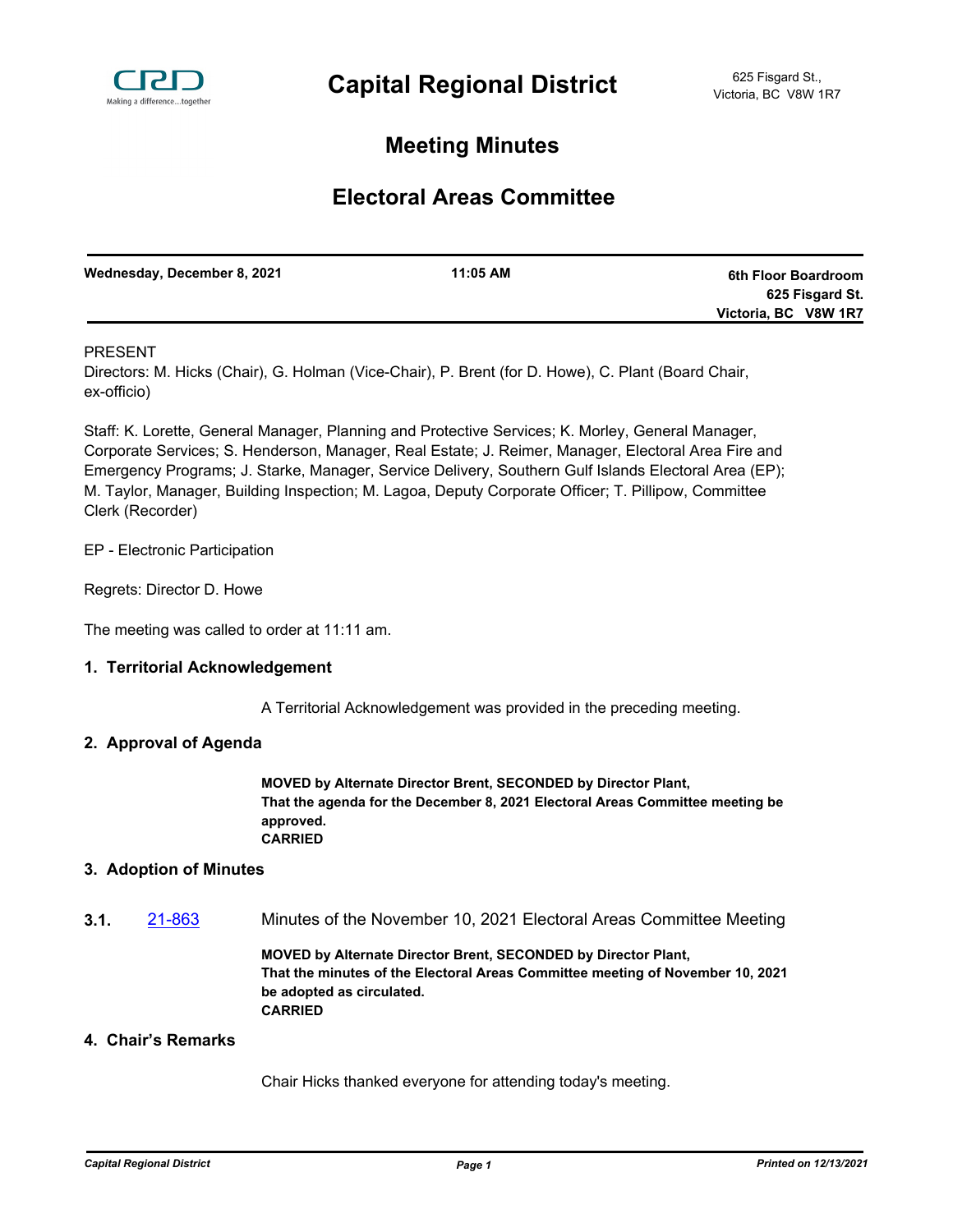#### **5. Presentations/Delegations**

There were no presentations or delegations.

#### **6. Committee Business**

**6.1.** [21-858](http://crd.ca.legistar.com/gateway.aspx?m=l&id=/matter.aspx?key=8806) Community Resiliency Initiative Grant: FireSmart Community Funding & Supports

J. Reimer spoke to Item 6.1.

**MOVED by Director Holman, SECONDED by Alternate Director Brent, The Electoral Areas Committee recommends to the Capital Regional District Board:**

**That the Board support an application to the Union of British Columbia Municipalities Community Resiliency Initiative Fund for the FireSmart Community Funding & Supports program and direct staff to provide overall grant management. CARRIED**

- **6.2.** [21-846](http://crd.ca.legistar.com/gateway.aspx?m=l&id=/matter.aspx?key=8794) Amendments to Bylaw 2844, Southern Gulf Islands Small Craft Harbours Regulation Bylaw
	- S. Henderson spoke to Item 6.2.

Discussion ensued on the following:

- number of marinas managed by the Southern Gulf Islands
- Harbours Commission
- moorage charges per lineal foot

**MOVED by Alternate Director Brent, SECONDED by Director Holman, The Southern Gulf Islands Harbours Commission recommends the Electoral Areas Committee recommend to the Capital Regional District Board:**

**1. That Bylaw No. 4469, "Capital Regional District Southern Gulf Islands Harbours Regulation Bylaw No. 1, 2000, Amendment Bylaw No. 8, 2021" be introduced and read a first, second, and a third time.**

**2. That Bylaw No. 4469 be adopted.**

**CARRIED**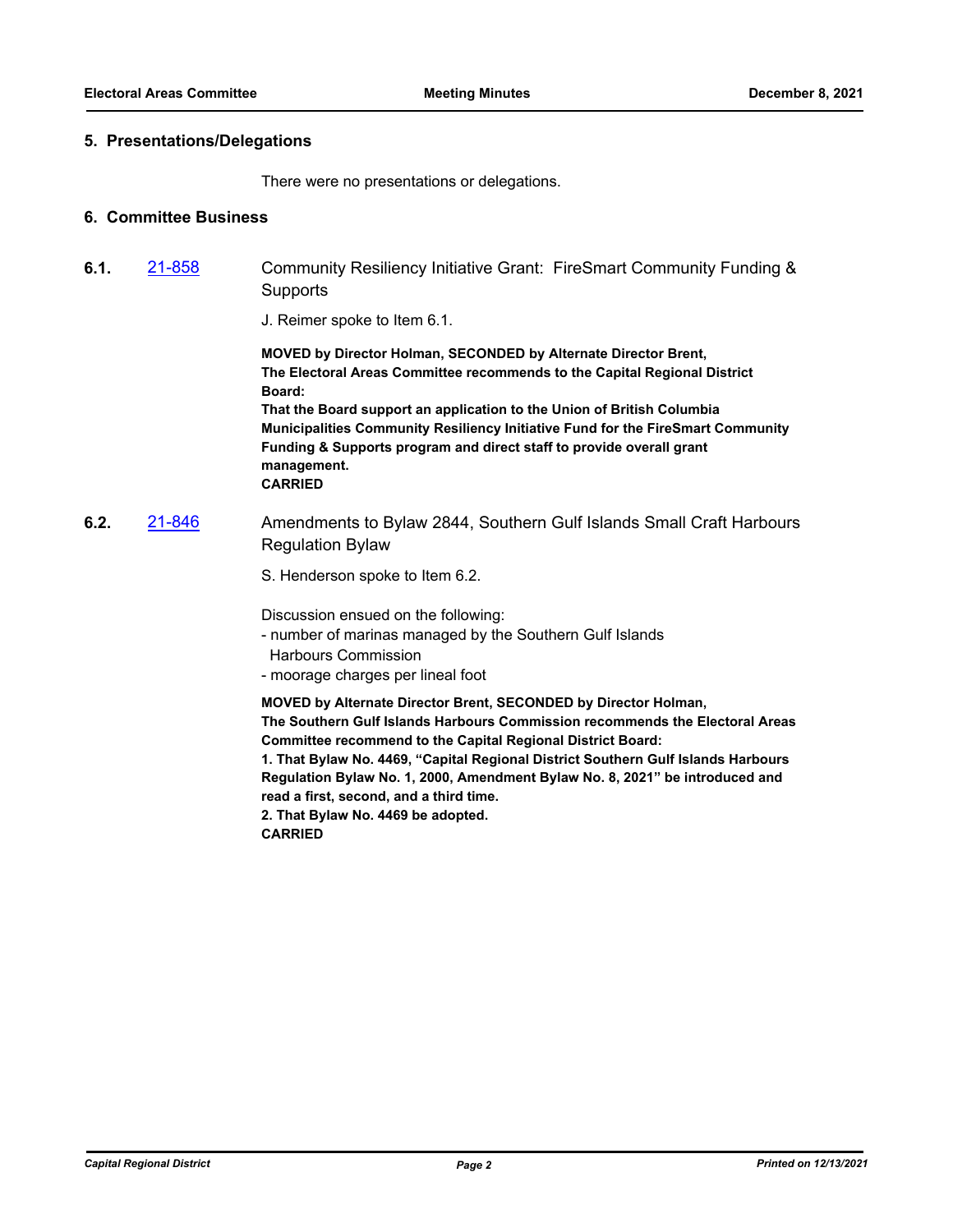| 6.3. | 21-879                 | Amendment to Bylaw No. 2452, "Southern Gulf Islands Stormwater Quality<br>Management Extended Service Establishment Bylaw No. 1, 1996."                                                                                                                                                                                                                                                                                                                                                                                                                                                                                                                                                                                       |  |
|------|------------------------|-------------------------------------------------------------------------------------------------------------------------------------------------------------------------------------------------------------------------------------------------------------------------------------------------------------------------------------------------------------------------------------------------------------------------------------------------------------------------------------------------------------------------------------------------------------------------------------------------------------------------------------------------------------------------------------------------------------------------------|--|
|      |                        | J. Starke spoke to Item 6.3.                                                                                                                                                                                                                                                                                                                                                                                                                                                                                                                                                                                                                                                                                                  |  |
|      |                        | <b>MOVED by Alternate Director Brent, SECONDED by Director Holman,</b><br>The Electoral Areas Committee recommends to the Capital Regional District                                                                                                                                                                                                                                                                                                                                                                                                                                                                                                                                                                           |  |
|      |                        | Board:<br>1. That Bylaw No. 4472, "Southern Gulf Islands Stormwater Quality Management<br>Extended Service Establishment Bylaw No. 1, 1996, Amendment Bylaw No. 1,<br>2021" be introduced and read a first, second, and third time.<br>2. That Bylaw No. 4472, "Southern Gulf Islands Stormwater Quality Management<br>Extended Service Establishment Bylaw No. 1, 1996, Amendment Bylaw No. 1,<br>2021" be referred to the SGI Electoral Area Director for consent; and,<br>3. That Bylaw No. 4472, "Southern Gulf Islands Stormwater Quality Management<br>Extended Service Establishment Bylaw No. 1, 1996, Amendment Bylaw No. 1,<br>2021" be advanced to the Inspector of Municipalities for approval.<br><b>CARRIED</b> |  |
| 6.4. | 21-885                 | Bylaw No. 4441: Pender Islands Health Care Centre Contribution Service<br>Establishment Bylaw - Assent Voting (Referendum) Results and Adoption                                                                                                                                                                                                                                                                                                                                                                                                                                                                                                                                                                               |  |
|      |                        | K. Morley spoke to Item 6.4.                                                                                                                                                                                                                                                                                                                                                                                                                                                                                                                                                                                                                                                                                                  |  |
|      |                        | MOVED by Alternate Director Brent, SECONDED by Director Holman,<br>The Electoral Areas Committee recommends to the Capital Regional District<br>Board:                                                                                                                                                                                                                                                                                                                                                                                                                                                                                                                                                                        |  |
|      |                        | 1) That the Chief Election Officer's declaration of official assent voting results be                                                                                                                                                                                                                                                                                                                                                                                                                                                                                                                                                                                                                                         |  |
|      |                        | received for information.<br>2) That Bylaw No. 4441, "Pender Islands Health Care Centre Contribution Service<br>Establishment Bylaw No. 1, 2021" be adopted.<br><b>CARRIED</b>                                                                                                                                                                                                                                                                                                                                                                                                                                                                                                                                                |  |
| 6.5. | 21-860                 | Previous Minutes of Other CRD Committees and Commissions for<br>Information                                                                                                                                                                                                                                                                                                                                                                                                                                                                                                                                                                                                                                                   |  |
|      |                        | MOVED by Alternate Director Brent, SECONDED by Director Plant,<br>That the following minutes be received for information:<br>a) Mayne Island Parks and Recreation Commission minutes of October 14, 2021<br>b) Southern Gulf Islands Harbours Commission minutes of June 25, 2021<br>c) Southern Gulf Islands Harbours Commission minutes of September 24, 2021<br><b>CARRIED</b>                                                                                                                                                                                                                                                                                                                                             |  |
|      | 7. Notice(s) of Motion |                                                                                                                                                                                                                                                                                                                                                                                                                                                                                                                                                                                                                                                                                                                               |  |
|      |                        | There were no notice(s) of motion.                                                                                                                                                                                                                                                                                                                                                                                                                                                                                                                                                                                                                                                                                            |  |

## **8. New Business**

There was no new business.